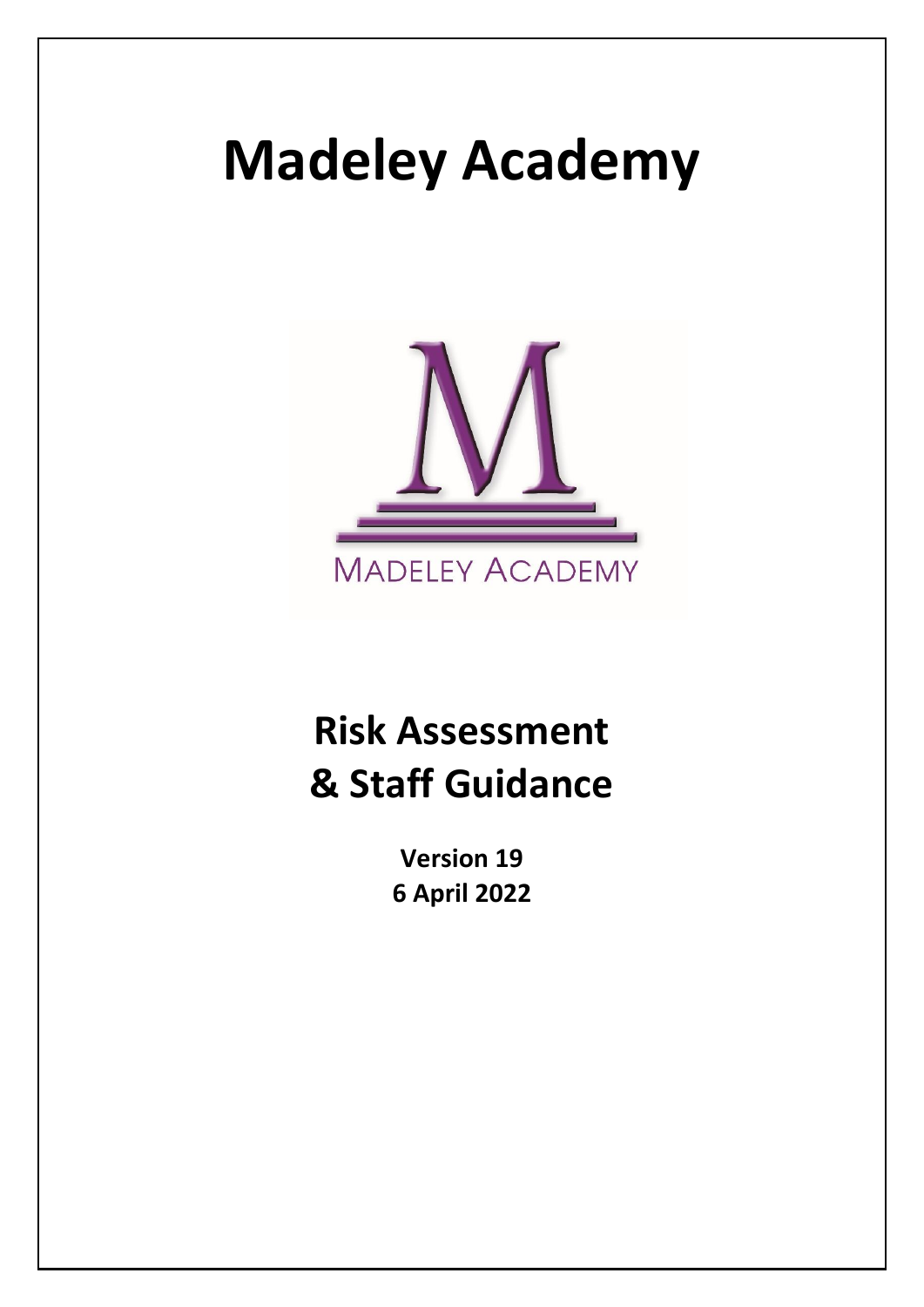#### **Key principles:**

- Face coverings are optional around the Academy site
- Staggered finish to the day
- Cleaning regime during the day with cloakroom/toilet supervisors keeping toilet areas monitored, with additional measures to be undertaken by staff/students after using venues
- Strong emphasis on personal hygiene
- Good ventilation to be maintained in all working areas wherever possible
- Supportive and caring environment for staff and students
- Timely and measured response to any symptomatic staff or students working closely with public health authorities and readiness to apply contingency measures if required

#### **Content**

- Face coverings optional when moving around the Academy
- Hygiene and cleaning
- Ventilation and social distancing in venues
- Students or staff displaying symptoms
- Student emotional distress
- Vulnerable staff and family members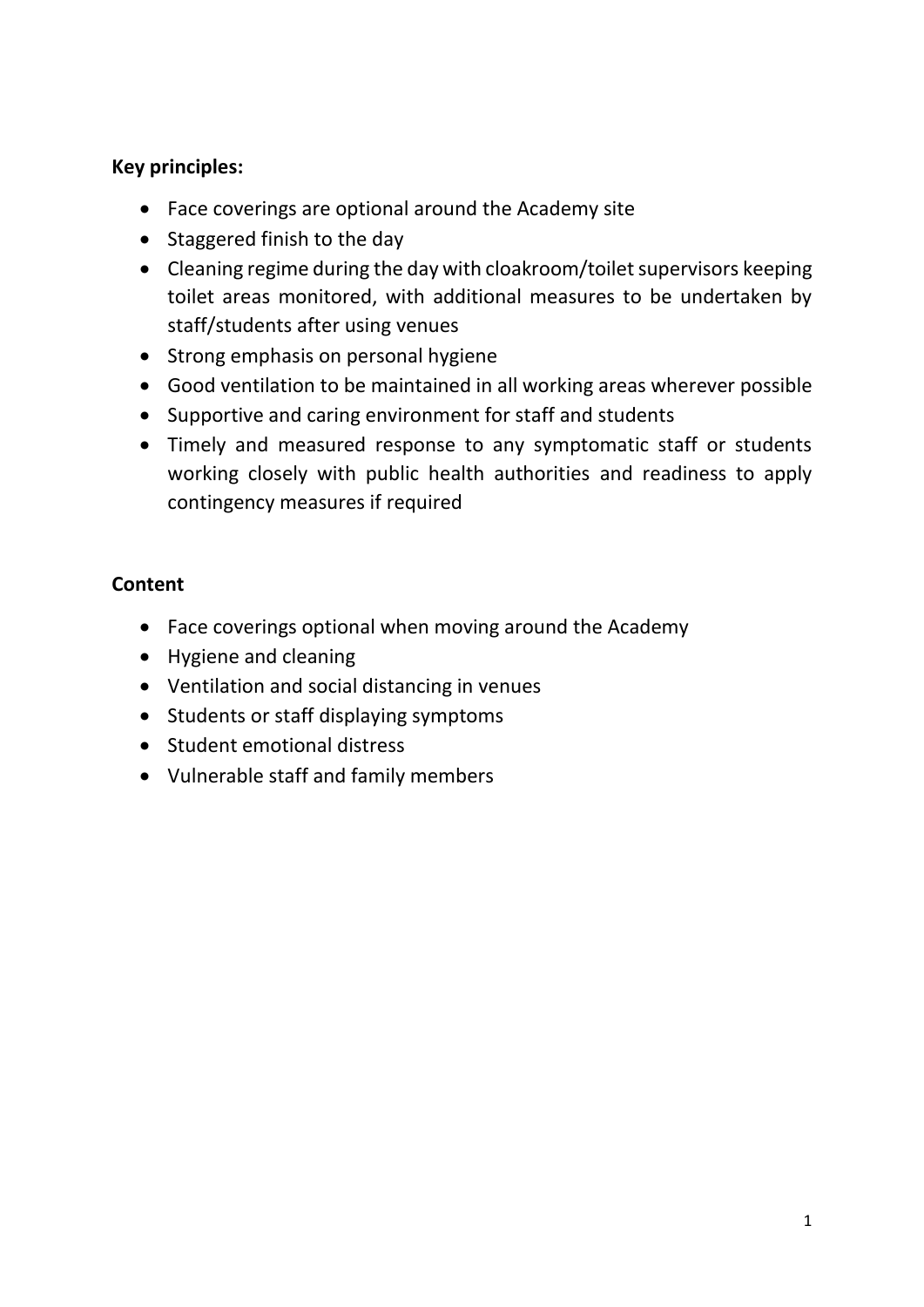### **Risk Assessment Madeley Academy – COVID - 19**

| <b>Location / Site</b>      | Insert location and site where activity taking place     |  |  |  |  |
|-----------------------------|----------------------------------------------------------|--|--|--|--|
| Madeley Academy             |                                                          |  |  |  |  |
| <b>Activity / Procedure</b> | Insert name/type of activity or procedure being assessed |  |  |  |  |
| Review of Risk Assessment   |                                                          |  |  |  |  |
| Assessment date             | Insert date when assessment is being carried out         |  |  |  |  |
| 1 April 2022                |                                                          |  |  |  |  |

| Identify people at risk | YES or NO  |
|-------------------------|------------|
| <b>Employees</b>        | <b>YES</b> |
| <b>Children</b>         | <b>YES</b> |
| <b>Visitors</b>         | <b>YES</b> |
| <b>Contractors</b>      | <b>YES</b> |

#### **Control measures**

You should:

- Ensure good hygiene for everyone
- Maintain appropriate cleaning regimes
- Keep occupied spaces well ventilated
- Follow public health advice on testing, self-isolation and managing confirmed cases of COVID-19
- Take preventative measures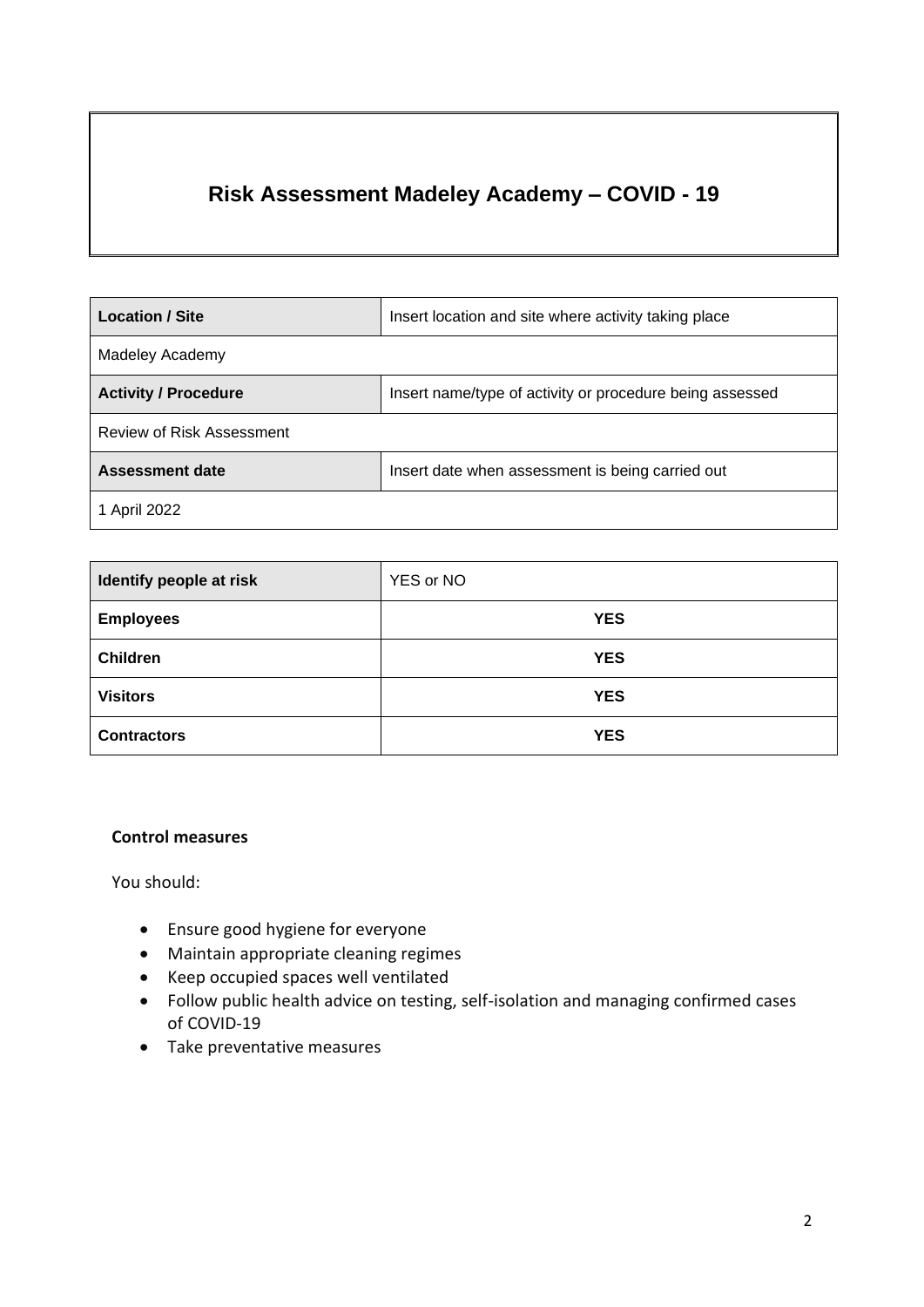| <b>Identify hazard</b>                                                                                                                                                                                                                                                                                                                                                                                                                                                                                                                                                                                                                                                                                                                                                   |  | Record the hazard that could cause harm or injury - add<br>appropriate detail about the type and location of hazards |                                                                                                                        |                   |  |  |
|--------------------------------------------------------------------------------------------------------------------------------------------------------------------------------------------------------------------------------------------------------------------------------------------------------------------------------------------------------------------------------------------------------------------------------------------------------------------------------------------------------------------------------------------------------------------------------------------------------------------------------------------------------------------------------------------------------------------------------------------------------------------------|--|----------------------------------------------------------------------------------------------------------------------|------------------------------------------------------------------------------------------------------------------------|-------------------|--|--|
| Risk of spread of virus concerning asymptomatic students and staff                                                                                                                                                                                                                                                                                                                                                                                                                                                                                                                                                                                                                                                                                                       |  |                                                                                                                      |                                                                                                                        |                   |  |  |
| <b>Existing level of risk</b>                                                                                                                                                                                                                                                                                                                                                                                                                                                                                                                                                                                                                                                                                                                                            |  | Consider current level of risk                                                                                       |                                                                                                                        |                   |  |  |
| <b>HIGH</b>                                                                                                                                                                                                                                                                                                                                                                                                                                                                                                                                                                                                                                                                                                                                                              |  | <b>MEDIUM</b>                                                                                                        | LOW                                                                                                                    | <b>NEGLIGIBLE</b> |  |  |
| <b>Control measures</b>                                                                                                                                                                                                                                                                                                                                                                                                                                                                                                                                                                                                                                                                                                                                                  |  |                                                                                                                      | List your control measures required to reduce risk - add<br>appropriate detail about the type and location of controls |                   |  |  |
| The use of face coverings for staff and students is optional, but strongly advised for any suspected<br>$\mathbf{1}$ .<br>cases of Covid.<br>2. If a student or member of staff tests positive, they are expected to notify the Academy and follow the<br>published Government guidance.<br>If a student or staff member displays symptoms that could be indicative of Covid, they are expected to<br>3.<br>notify the Academy and follow the published Government guidance.<br>There is no longer a legal requirement to self-isolate.<br>4.<br>If there is a localised outbreak of cases in the Academy, the Public Health Team may suggest further<br>5.<br>preventative controls to be re-introduced.<br>Meetings with parents/visitors are permitted on site.<br>6. |  |                                                                                                                      |                                                                                                                        |                   |  |  |
| <b>Remaining level of risk</b>                                                                                                                                                                                                                                                                                                                                                                                                                                                                                                                                                                                                                                                                                                                                           |  | Consider level of risk following use of control measures                                                             |                                                                                                                        |                   |  |  |
| <b>HIGH</b>                                                                                                                                                                                                                                                                                                                                                                                                                                                                                                                                                                                                                                                                                                                                                              |  | <b>NEGLIGIBLE</b><br><b>MEDIUM</b><br>LOW                                                                            |                                                                                                                        |                   |  |  |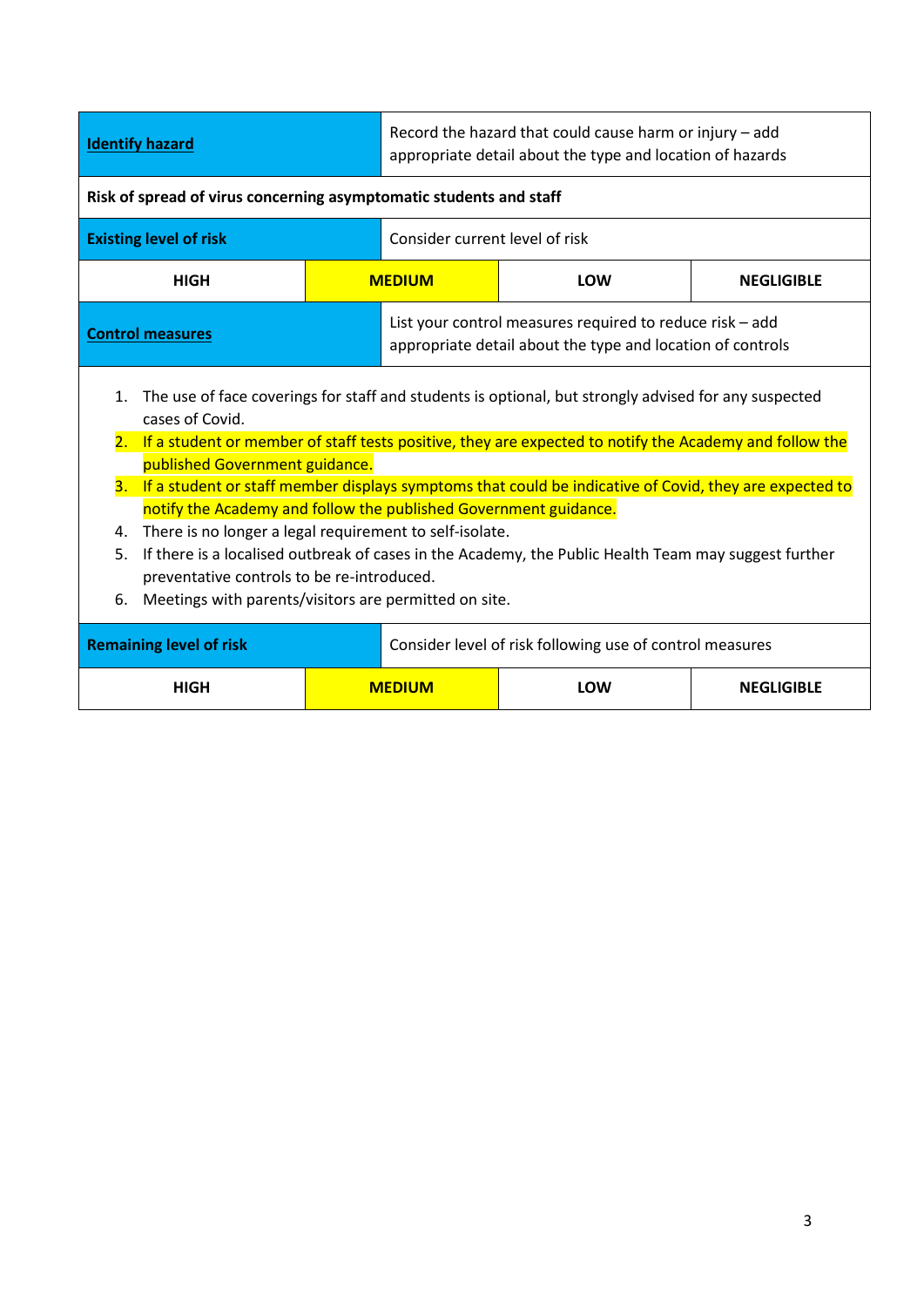**Identify hazard Record the hazard that could cause harm or injury – add Identify hazard** appropriate detail about the type and location of hazards

**Airborne transmission whilst students are moving around the Academy** resulting in direct transmission of the virus

| <b>Existing level of risk</b><br>Consider current level of risk                                           |               |  |                                                                                                                        |                   |
|-----------------------------------------------------------------------------------------------------------|---------------|--|------------------------------------------------------------------------------------------------------------------------|-------------------|
| <b>HIGH</b>                                                                                               | <b>MEDIUM</b> |  | LOW                                                                                                                    | <b>NEGLIGIBLE</b> |
| <b>Control measures</b>                                                                                   |               |  | List your control measures required to reduce risk – add<br>appropriate detail about the type and location of controls |                   |
| 1. Eace coverings on premises are optional, but are strongly advised for any suspected or confirmed cases |               |  |                                                                                                                        |                   |

- $_{\rm{errors}}$  on premises are optional, but are strongly advised for any suspected or confirm of COVID 19.
- 2. Hand sanitiser is provided on all corridors and in the Restaurant.
- 3. Tissues are provided at all entrances, on all corridors and in the Restaurant.
- 4. Students permitted to enter the building at 8.20 am and move straight to their classroom.
- 5. Year group assemblies have resumed for information and guidance, hosted by Year Heads.
- 6. Restaurant sittings are scheduled for year groups whenever possible resulting in single year group movement in the Academy at key times in the day.
- 7. Face coverings are optional for staff, students and visitors on the Academy premises.
- 8. A staggered finish for students between 2.50pm 3.20pm.

| <b>Remaining level of risk</b> |               | Consider level of risk following use of control measures |     |                   |
|--------------------------------|---------------|----------------------------------------------------------|-----|-------------------|
| <b>HIGH</b>                    | <b>MEDIUM</b> |                                                          | LOW | <b>NEGLIGIBLE</b> |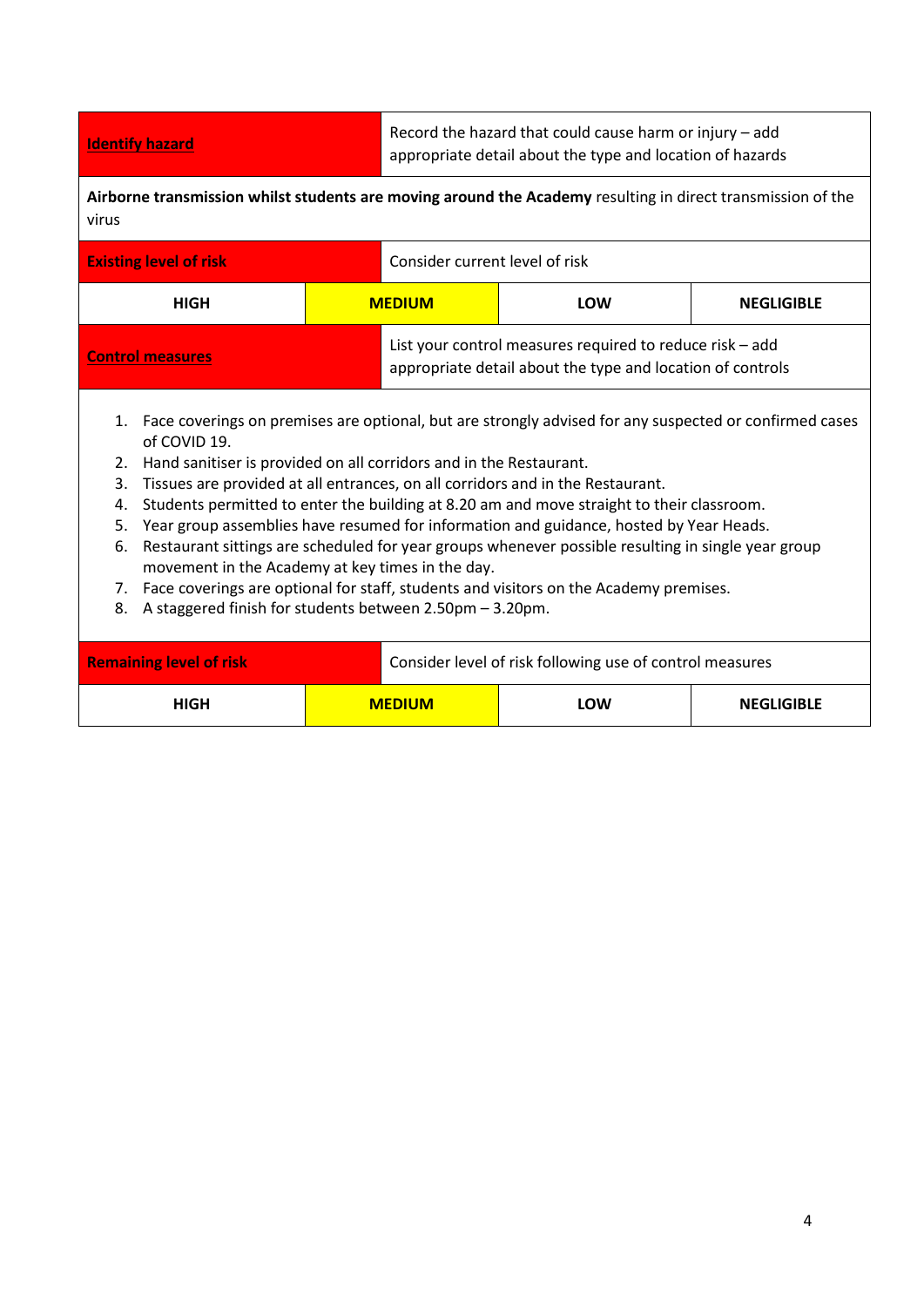|                                                                                                                                                                                                                                                                                                                                                                                                                                                                                                                                                                                                                                                                                                                               | <b>Identify hazard</b>        |  | Record the hazard that could cause harm or injury - add<br>appropriate detail about the type and location of hazards   |                                                                                                                |                   |  |
|-------------------------------------------------------------------------------------------------------------------------------------------------------------------------------------------------------------------------------------------------------------------------------------------------------------------------------------------------------------------------------------------------------------------------------------------------------------------------------------------------------------------------------------------------------------------------------------------------------------------------------------------------------------------------------------------------------------------------------|-------------------------------|--|------------------------------------------------------------------------------------------------------------------------|----------------------------------------------------------------------------------------------------------------|-------------------|--|
|                                                                                                                                                                                                                                                                                                                                                                                                                                                                                                                                                                                                                                                                                                                               |                               |  |                                                                                                                        | Risk of spreading virus due to poor hygiene around the Academy resulting in indirect transmission of the virus |                   |  |
|                                                                                                                                                                                                                                                                                                                                                                                                                                                                                                                                                                                                                                                                                                                               | <b>Existing level of risk</b> |  | Consider current level of risk                                                                                         |                                                                                                                |                   |  |
|                                                                                                                                                                                                                                                                                                                                                                                                                                                                                                                                                                                                                                                                                                                               | <b>HIGH</b>                   |  | <b>MEDIUM</b>                                                                                                          | LOW                                                                                                            | <b>NEGLIGIBLE</b> |  |
|                                                                                                                                                                                                                                                                                                                                                                                                                                                                                                                                                                                                                                                                                                                               | <b>Control measures</b>       |  | List your control measures required to reduce risk - add<br>appropriate detail about the type and location of controls |                                                                                                                |                   |  |
| Staff call Reception if any resources need to be replaced.<br>$\mathbf{1}$ .<br>Regular reminders on the importance of good personal hygiene to be shared on broadcast and TV's.<br>2.<br>Explicit information on how to cough/sneeze into the bend in your arm and catch it, bin it, kill it.<br>3.<br>Toilet supervisors clean throughout the day.<br>4.<br>Bins to be emptied regularly and high touch points cleaned.<br>5.<br>Cleaning assistants on call all day to assist with cleaning procedures.<br>6.<br>Students visit toilets one at a time using a pass to limit numbers of students mixing and reduced<br>7.<br>contact time.<br>Year group toilets in place where possible to reduce year group mixing.<br>8. |                               |  |                                                                                                                        |                                                                                                                |                   |  |
| <b>Remaining level of risk</b><br>Consider level of risk following use of control measures                                                                                                                                                                                                                                                                                                                                                                                                                                                                                                                                                                                                                                    |                               |  |                                                                                                                        |                                                                                                                |                   |  |
|                                                                                                                                                                                                                                                                                                                                                                                                                                                                                                                                                                                                                                                                                                                               | <b>HIGH</b>                   |  | <b>MEDIUM</b><br><b>NEGLIGIBLE</b><br>LOW                                                                              |                                                                                                                |                   |  |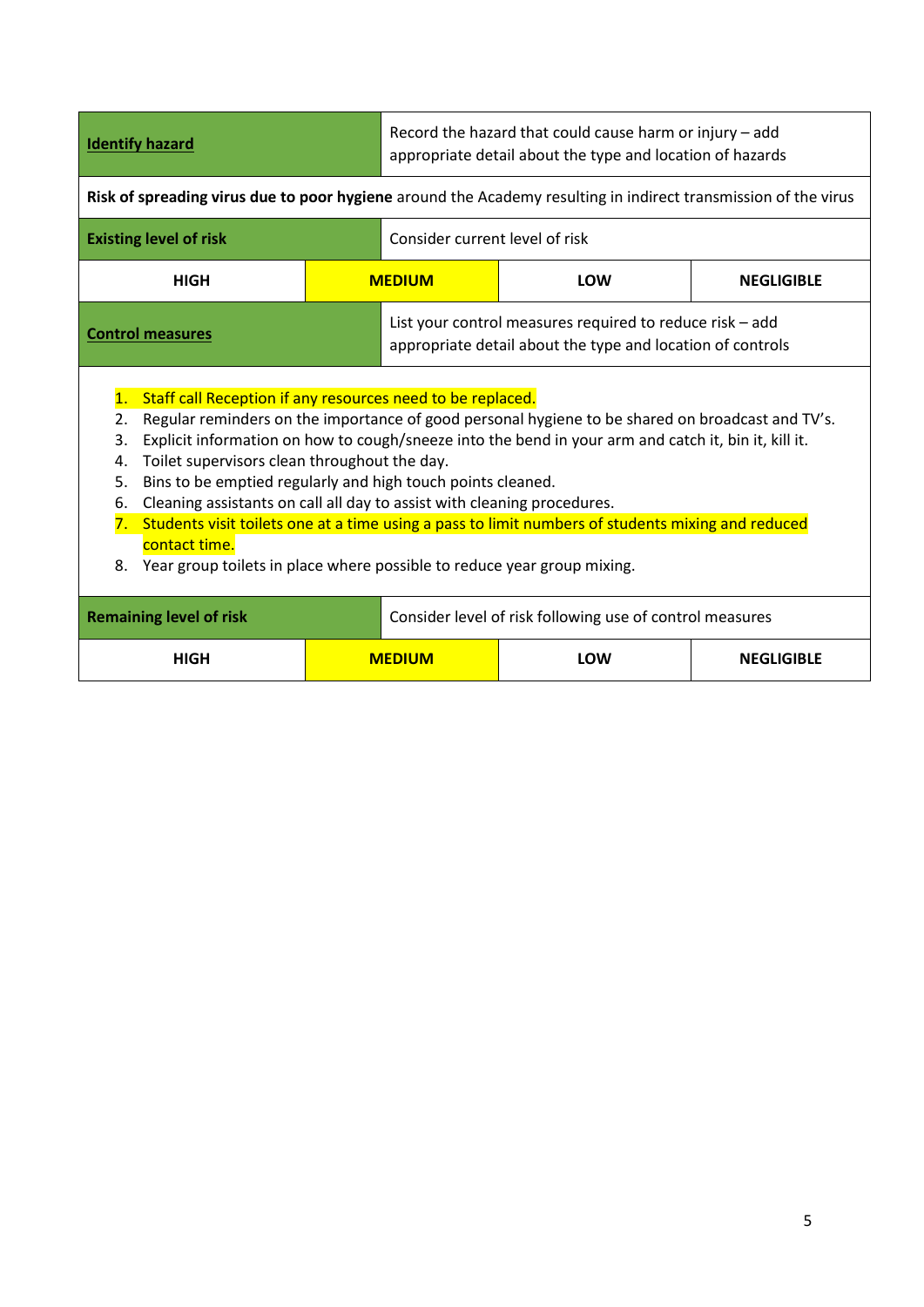| <b>Identify hazard</b>                                                                                                                                                                                                                                                                                                                                                                                                                                                                                                                                                                                                                                                                                                                                                                                  |  | Record the hazard that could cause harm or injury - add<br>appropriate detail about the type and location of hazards   |     |                   |  |  |
|---------------------------------------------------------------------------------------------------------------------------------------------------------------------------------------------------------------------------------------------------------------------------------------------------------------------------------------------------------------------------------------------------------------------------------------------------------------------------------------------------------------------------------------------------------------------------------------------------------------------------------------------------------------------------------------------------------------------------------------------------------------------------------------------------------|--|------------------------------------------------------------------------------------------------------------------------|-----|-------------------|--|--|
| Risk of spreading virus due to poor ventilation and social distancing in venues                                                                                                                                                                                                                                                                                                                                                                                                                                                                                                                                                                                                                                                                                                                         |  |                                                                                                                        |     |                   |  |  |
| <b>Existing level of risk</b>                                                                                                                                                                                                                                                                                                                                                                                                                                                                                                                                                                                                                                                                                                                                                                           |  | Consider current level of risk                                                                                         |     |                   |  |  |
| <b>HIGH</b>                                                                                                                                                                                                                                                                                                                                                                                                                                                                                                                                                                                                                                                                                                                                                                                             |  | <b>MEDIUM</b>                                                                                                          | LOW | <b>NEGLIGIBLE</b> |  |  |
| <b>Control measures</b>                                                                                                                                                                                                                                                                                                                                                                                                                                                                                                                                                                                                                                                                                                                                                                                 |  | List your control measures required to reduce risk - add<br>appropriate detail about the type and location of controls |     |                   |  |  |
| All occupied venues should maximise ventilation whenever possible. This includes opening doors and<br>$\mathbf{1}$ .<br>windows to encourage the circulation of air. (Fire doors remain closed unless fitted with an electronic<br>door stop.)<br>In colder weather, thought needs to be given to a balance between good circulation and the room<br>2.<br>temperature. This may involve intermittent opening of windows during the day.<br>Teachers should continue to keep a sensible social distance from students in teaching venues and other<br>3.<br>areas at all times. They should position students away from the teaching desk space whenever possible.<br>A student seating plan should to be kept with students encouraged to distance from each other when<br>4.<br>appropriate to do so. |  |                                                                                                                        |     |                   |  |  |
| <b>Remaining level of risk</b>                                                                                                                                                                                                                                                                                                                                                                                                                                                                                                                                                                                                                                                                                                                                                                          |  | Consider level of risk following use of control measures                                                               |     |                   |  |  |
| <b>HIGH</b>                                                                                                                                                                                                                                                                                                                                                                                                                                                                                                                                                                                                                                                                                                                                                                                             |  | LOW<br><b>MEDIUM</b><br><b>NEGLIGIBLE</b>                                                                              |     |                   |  |  |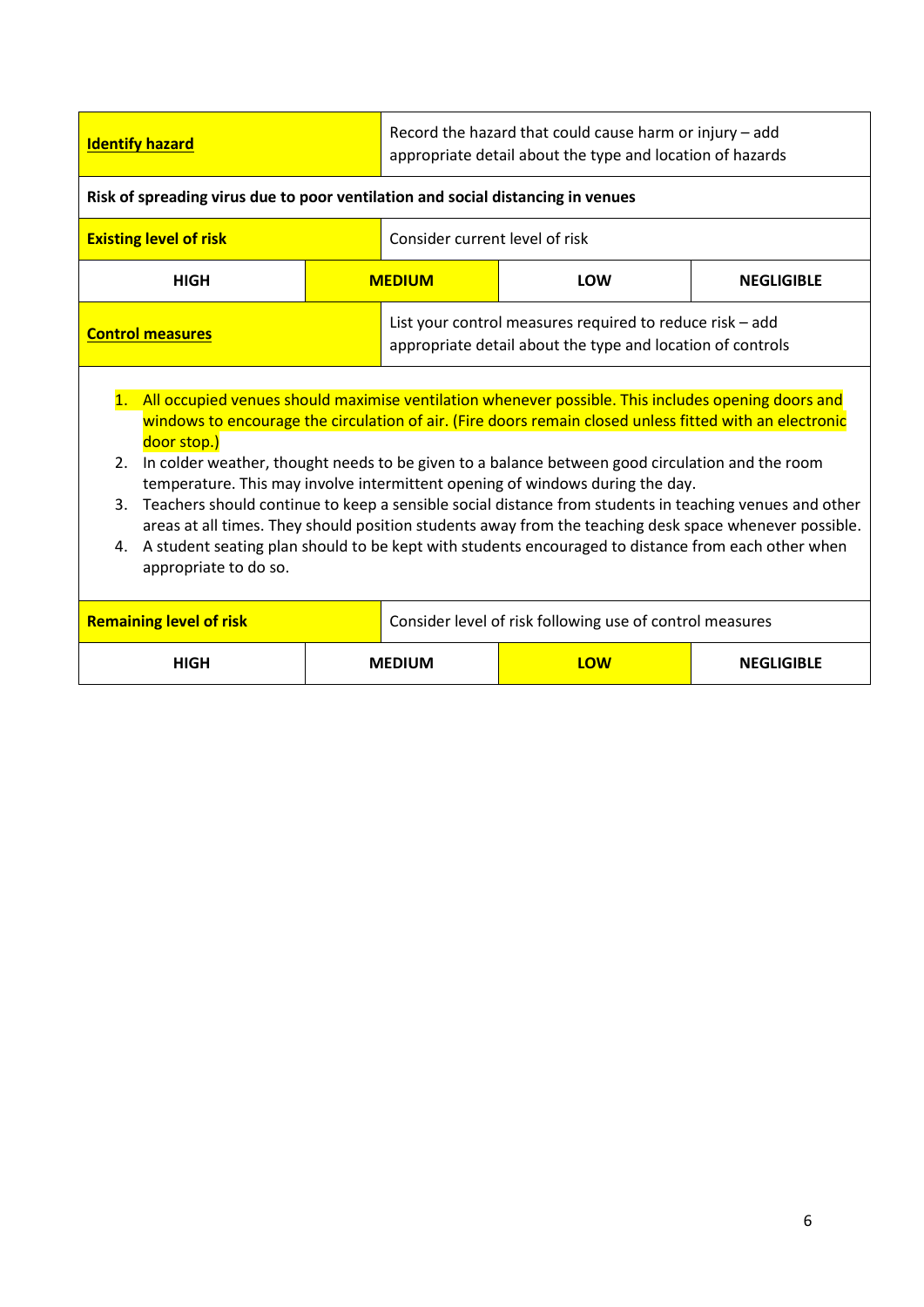| <b>Identify hazard</b>                                                                                                                                                                                                                                                                                                                                                                                                                                                                                                                                                                                                                                                                                                                                                                                                                                                                                                                                                                                                                                      |  | Record the hazard that could cause harm or injury - add<br>appropriate detail about the type and location of hazards |                                                                                                                        |                   |  |  |
|-------------------------------------------------------------------------------------------------------------------------------------------------------------------------------------------------------------------------------------------------------------------------------------------------------------------------------------------------------------------------------------------------------------------------------------------------------------------------------------------------------------------------------------------------------------------------------------------------------------------------------------------------------------------------------------------------------------------------------------------------------------------------------------------------------------------------------------------------------------------------------------------------------------------------------------------------------------------------------------------------------------------------------------------------------------|--|----------------------------------------------------------------------------------------------------------------------|------------------------------------------------------------------------------------------------------------------------|-------------------|--|--|
| Transmission of the virus by a students' or staff displaying symptoms                                                                                                                                                                                                                                                                                                                                                                                                                                                                                                                                                                                                                                                                                                                                                                                                                                                                                                                                                                                       |  |                                                                                                                      |                                                                                                                        |                   |  |  |
| <b>Existing level of risk</b>                                                                                                                                                                                                                                                                                                                                                                                                                                                                                                                                                                                                                                                                                                                                                                                                                                                                                                                                                                                                                               |  | Consider current level of risk                                                                                       |                                                                                                                        |                   |  |  |
| <b>HIGH</b>                                                                                                                                                                                                                                                                                                                                                                                                                                                                                                                                                                                                                                                                                                                                                                                                                                                                                                                                                                                                                                                 |  | <b>MEDIUM</b>                                                                                                        | LOW                                                                                                                    | <b>NEGLIGIBLE</b> |  |  |
| <b>Control measures</b>                                                                                                                                                                                                                                                                                                                                                                                                                                                                                                                                                                                                                                                                                                                                                                                                                                                                                                                                                                                                                                     |  |                                                                                                                      | List your control measures required to reduce risk - add<br>appropriate detail about the type and location of controls |                   |  |  |
| Students and staff will be advised to remain at home if they are feeling unwell, as the legal<br>1.<br>requirement to isolate has been removed.<br>All staff to remain vigilant of student welfare throughout every session and around the Academy.<br>2.<br>The Medical Room will be the designated area for holding students with COVID-19 symptoms and will<br>3.<br>be cleaned thoroughly between users.<br>Students and staff will sit on plastic chairs only.<br>4.<br>PPE clothing will be available for staff who may have to attend to a student or colleague requiring<br>5.<br>support or medical attention.<br>A good stock of disposable aprons, gloves and face masks are available in addition to face visors<br>6.<br>offered to all staff that might be involved in managing students presenting symptoms.<br>The Academy will work closely with the local health protection team where necessary.<br>7.<br>8.<br>Guidance from the DfE/LA and Government medical advisers is regularly updated and staff will be<br>informed accordingly. |  |                                                                                                                      |                                                                                                                        |                   |  |  |
| <b>Remaining level of risk</b>                                                                                                                                                                                                                                                                                                                                                                                                                                                                                                                                                                                                                                                                                                                                                                                                                                                                                                                                                                                                                              |  | Consider level of risk following use of control measures                                                             |                                                                                                                        |                   |  |  |
| <b>HIGH</b>                                                                                                                                                                                                                                                                                                                                                                                                                                                                                                                                                                                                                                                                                                                                                                                                                                                                                                                                                                                                                                                 |  | <b>MEDIUM</b>                                                                                                        | LOW                                                                                                                    | <b>NEGLIGIBLE</b> |  |  |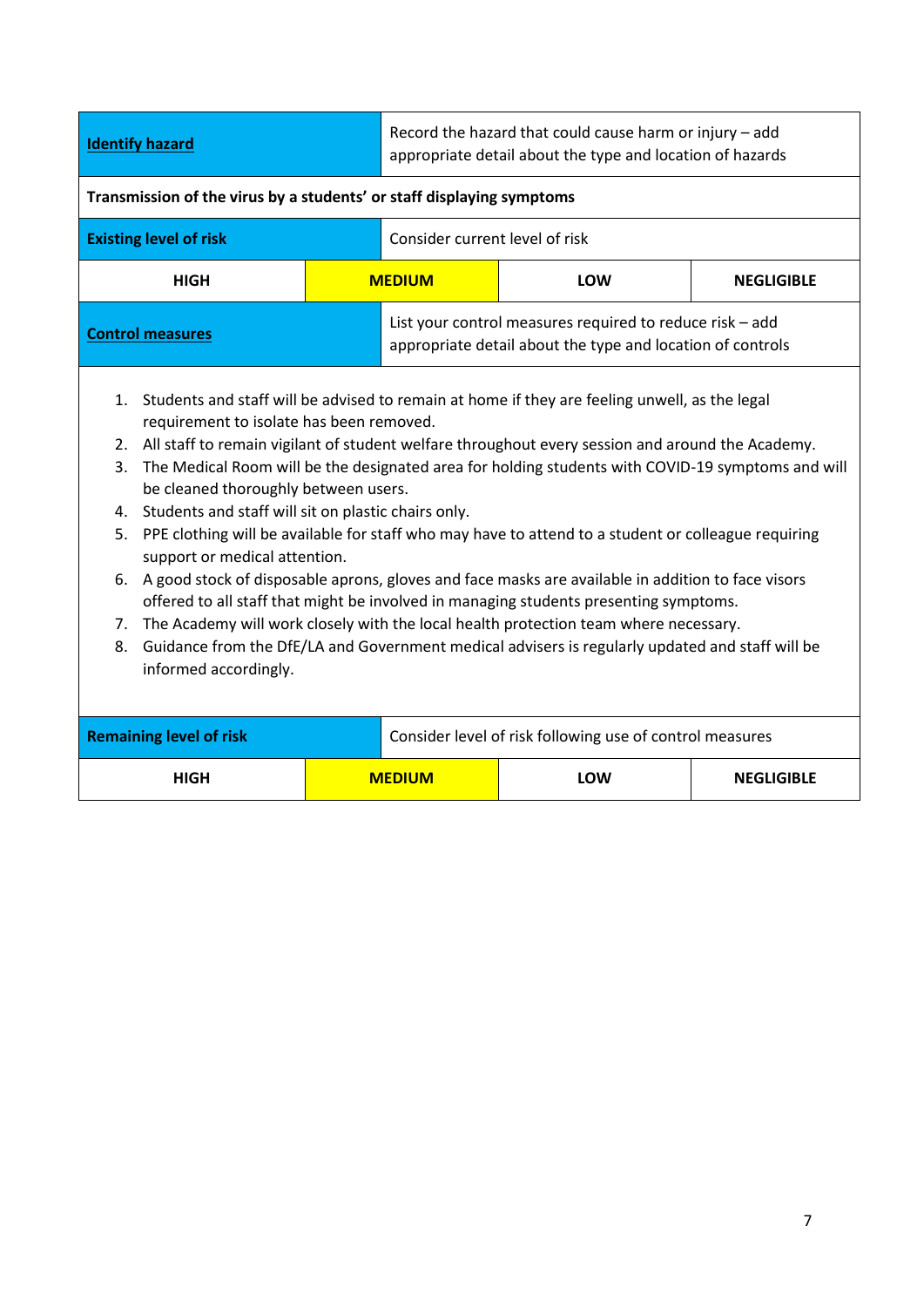| <b>Identify hazard</b>                                                                                                                                                                                                                                                                                                                                                                                                                                                                                                                                                                                                                       |                                                          | Record the hazard that could cause harm or injury - add<br>appropriate detail about the type and location of hazards   |                   |  |  |  |
|----------------------------------------------------------------------------------------------------------------------------------------------------------------------------------------------------------------------------------------------------------------------------------------------------------------------------------------------------------------------------------------------------------------------------------------------------------------------------------------------------------------------------------------------------------------------------------------------------------------------------------------------|----------------------------------------------------------|------------------------------------------------------------------------------------------------------------------------|-------------------|--|--|--|
| <b>Emotional distress by students</b>                                                                                                                                                                                                                                                                                                                                                                                                                                                                                                                                                                                                        |                                                          |                                                                                                                        |                   |  |  |  |
| <b>Existing level of risk</b>                                                                                                                                                                                                                                                                                                                                                                                                                                                                                                                                                                                                                | Consider current level of risk                           |                                                                                                                        |                   |  |  |  |
| <b>HIGH</b>                                                                                                                                                                                                                                                                                                                                                                                                                                                                                                                                                                                                                                  | <b>MEDIUM</b>                                            | LOW                                                                                                                    | <b>NEGLIGIBLE</b> |  |  |  |
| <b>Control measures</b>                                                                                                                                                                                                                                                                                                                                                                                                                                                                                                                                                                                                                      |                                                          | List your control measures required to reduce risk - add<br>appropriate detail about the type and location of controls |                   |  |  |  |
| Small numbers of students may require support for their emotional needs.<br>1.<br>Students may have lost a loved one or experienced a difficult time because of COVID-19.<br>2.<br>Refer all cases of concern to Duncan Marshall who will delegate referrals as appropriate.<br>3.<br>The Nurture Room is in operation and will be used as a safe space to support vulnerable children.<br>4.<br>The Personal Tutor remains the first point of contact. Communication can still continue via email and<br>5.<br>telephone and personal tutors should make a concerted effort to look out for the welfare of all their<br>students as always. |                                                          |                                                                                                                        |                   |  |  |  |
| <b>Remaining level of risk</b>                                                                                                                                                                                                                                                                                                                                                                                                                                                                                                                                                                                                               | Consider level of risk following use of control measures |                                                                                                                        |                   |  |  |  |
| <b>HIGH</b>                                                                                                                                                                                                                                                                                                                                                                                                                                                                                                                                                                                                                                  | <b>MEDIUM</b>                                            | LOW                                                                                                                    | <b>NEGLIGIBLE</b> |  |  |  |
|                                                                                                                                                                                                                                                                                                                                                                                                                                                                                                                                                                                                                                              |                                                          |                                                                                                                        |                   |  |  |  |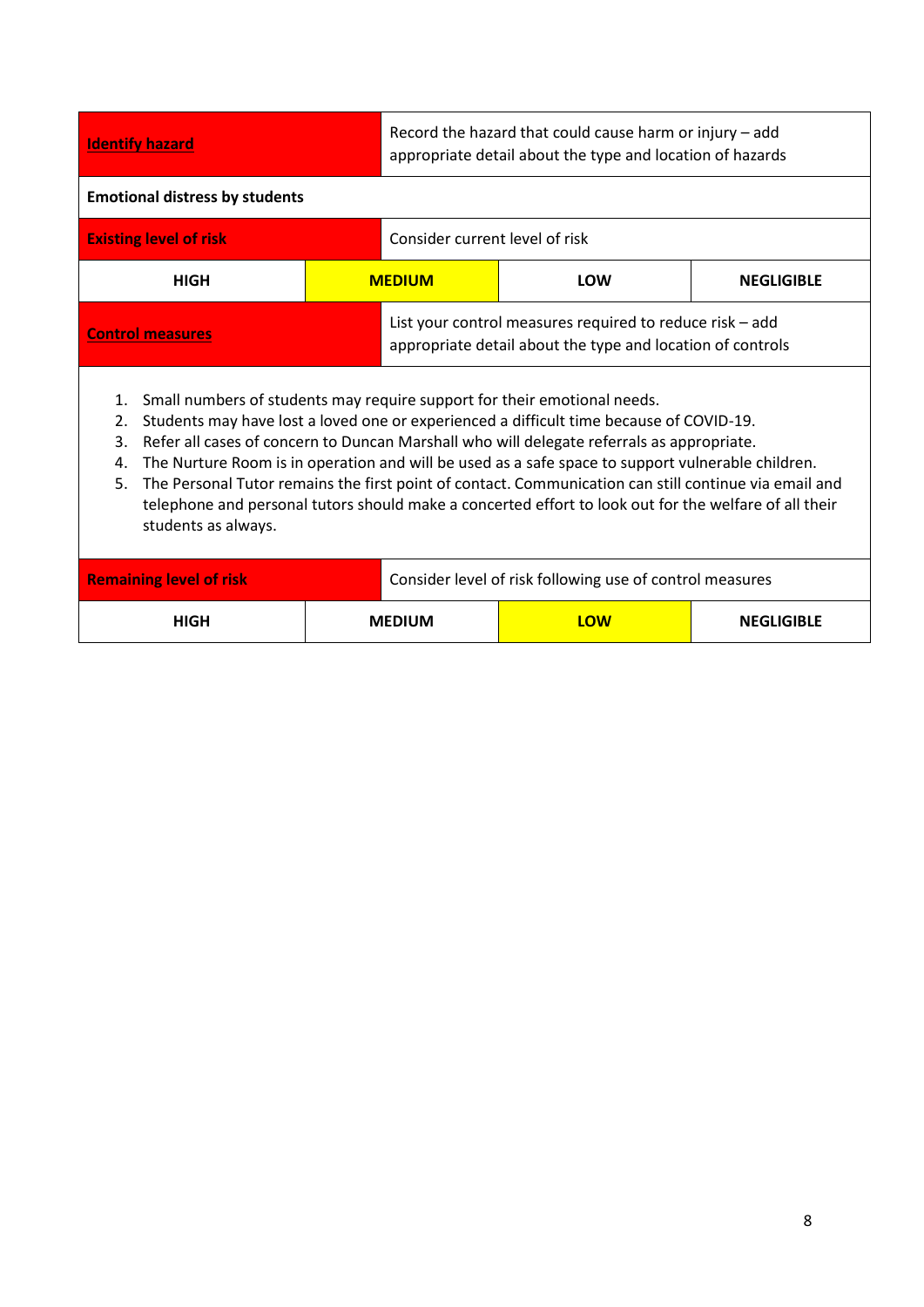| <b>Identify hazard</b>                                                                                                                                                                                                                                                                                                                                                                                                                                                                                                                                                                                                                                                                                                                                                                                                                                                                                                                                                                                                                                                                                                                                                                                                                                                       | Record the hazard that could cause harm or injury - add<br>appropriate detail about the type and location of hazards |                                           |                                                                                                                        |                   |  |  |  |
|------------------------------------------------------------------------------------------------------------------------------------------------------------------------------------------------------------------------------------------------------------------------------------------------------------------------------------------------------------------------------------------------------------------------------------------------------------------------------------------------------------------------------------------------------------------------------------------------------------------------------------------------------------------------------------------------------------------------------------------------------------------------------------------------------------------------------------------------------------------------------------------------------------------------------------------------------------------------------------------------------------------------------------------------------------------------------------------------------------------------------------------------------------------------------------------------------------------------------------------------------------------------------|----------------------------------------------------------------------------------------------------------------------|-------------------------------------------|------------------------------------------------------------------------------------------------------------------------|-------------------|--|--|--|
|                                                                                                                                                                                                                                                                                                                                                                                                                                                                                                                                                                                                                                                                                                                                                                                                                                                                                                                                                                                                                                                                                                                                                                                                                                                                              | Risk of illness of vulnerable staff and family members through direct and indirect transmission of the virus         |                                           |                                                                                                                        |                   |  |  |  |
| <b>Existing level of risk</b>                                                                                                                                                                                                                                                                                                                                                                                                                                                                                                                                                                                                                                                                                                                                                                                                                                                                                                                                                                                                                                                                                                                                                                                                                                                |                                                                                                                      | Consider current level of risk            |                                                                                                                        |                   |  |  |  |
| <b>HIGH</b>                                                                                                                                                                                                                                                                                                                                                                                                                                                                                                                                                                                                                                                                                                                                                                                                                                                                                                                                                                                                                                                                                                                                                                                                                                                                  |                                                                                                                      | <b>MEDIUM</b>                             | <b>LOW</b>                                                                                                             | <b>NEGLIGIBLE</b> |  |  |  |
| <b>Control measures</b>                                                                                                                                                                                                                                                                                                                                                                                                                                                                                                                                                                                                                                                                                                                                                                                                                                                                                                                                                                                                                                                                                                                                                                                                                                                      |                                                                                                                      |                                           | List your control measures required to reduce risk - add<br>appropriate detail about the type and location of controls |                   |  |  |  |
| Those who are clinically extremely vulnerable must take particular care while community infection<br>1.<br>rates continue to rise and fall.<br>2. Clinically extremely vulnerable staff are advised to discuss concerns with the Academy in line with<br>Government guidance. An individual risk assessment should be agreed with the line manager.<br>Those who are clinically vulnerable e.g. asthmatic or people with particular characteristics which<br>3.<br>may put them at comparatively increased risk of COVID-19. If individuals are concerned we<br>recommend a discussion takes place with their line manager and the Academy will try and<br>accommodate any additional measures that may be necessary.<br>4. Once informed of a pregnancy, the Academy will consider how best to ensure the individuals health<br>and safety in the workplace.<br>Pregnant colleagues and the Academy will refer to the latest guidance from the Royal College of<br>5.<br>Obstetricians and Gynaecologists https://www.rcog.org.uk<br>The Academy will consider the risks before and after 28 weeks of pregnancy.<br>6.<br>Those living with someone who is clinically extremely vulnerable or clinically vulnerable can attend<br>7.<br>the Academy and work with children. |                                                                                                                      |                                           |                                                                                                                        |                   |  |  |  |
| <b>Remaining level of risk</b>                                                                                                                                                                                                                                                                                                                                                                                                                                                                                                                                                                                                                                                                                                                                                                                                                                                                                                                                                                                                                                                                                                                                                                                                                                               |                                                                                                                      |                                           | Consider level of risk following use of control measures                                                               |                   |  |  |  |
| <b>HIGH</b>                                                                                                                                                                                                                                                                                                                                                                                                                                                                                                                                                                                                                                                                                                                                                                                                                                                                                                                                                                                                                                                                                                                                                                                                                                                                  |                                                                                                                      | <b>NEGLIGIBLE</b><br><b>MEDIUM</b><br>LOW |                                                                                                                        |                   |  |  |  |